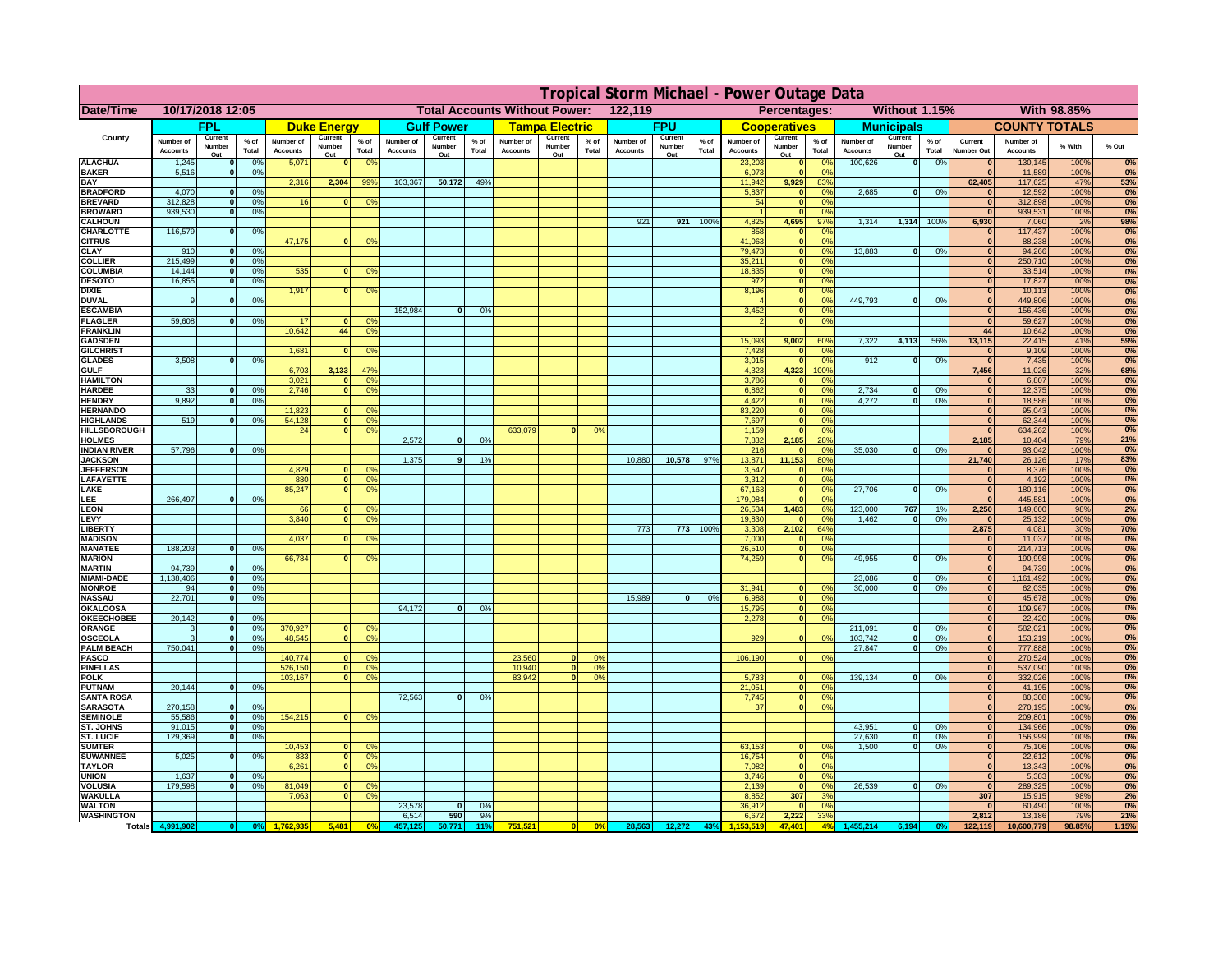# 10/17/2018 12:05 PM Tropical Storm Michael

| <b>Power Provider</b>                              | County              | <b>Number of Customers</b> | <b>Current Number Out</b> | <b>Outage Percentage</b> | <b>Estimated Restore Time</b> |
|----------------------------------------------------|---------------------|----------------------------|---------------------------|--------------------------|-------------------------------|
|                                                    |                     |                            |                           |                          |                               |
| Florida Power and Light Company                    | MIAMI-DADE          | 1,138,406                  | $\mathbf{0}$              | 0.00%                    | <b>TBD</b>                    |
| Florida Power and Light Company                    | <b>BROWARD</b>      | 939,530                    | $\mathbf 0$               | 0.00%                    | TBD                           |
| Florida Power and Light Company                    | PALM BEACH          | 750,041                    | $\mathbf{0}$              | 0.00%                    | TBD                           |
| Tampa Electric Company                             | HILLSBOROUGH        | 633,079                    | 0                         | 0.00%                    | Restored                      |
| <b>Duke Energy</b>                                 | <b>PINELLAS</b>     | 526,150                    | $\mathbf 0$               | 0.00%                    | Restored                      |
| Jacksonville (JEA)                                 | <b>DUVAL</b>        | 430,918                    | 0                         | 0.00%                    | TBD                           |
|                                                    |                     |                            |                           |                          |                               |
| <b>Duke Energy</b>                                 | <b>ORANGE</b>       | 370,927                    | $\mathbf{0}$              | 0.00%                    | Restored                      |
| Florida Power and Light Company                    | <b>BREVARD</b>      | 312,828                    | 0                         | 0.00%                    | TBD                           |
| Florida Power and Light Company                    | SARASOTA            | 270,158                    | $\mathbf 0$               | 0.00%                    | <b>TBD</b>                    |
| Florida Power and Light Company                    | LEE                 | 266,497                    | 0                         | 0.00%                    | TBD                           |
| Florida Power and Light Company                    | <b>COLLIER</b>      | 215,499                    | $\mathbf{0}$              | 0.00%                    | <b>TBD</b>                    |
| Orlando (Orlando Utilities Commission - OUC)       | ORANGE              | 197,030                    | $\mathbf 0$               | 0.00%                    | TBD                           |
| Florida Power and Light Company                    | <b>MANATEE</b>      |                            | $\mathbf{0}$              | 0.00%                    | <b>TBD</b>                    |
|                                                    |                     | 188,203                    |                           |                          |                               |
| Florida Power and Light Company                    | VOLUSIA             | 179,598                    | 0                         | 0.00%                    | TBD                           |
| Lee County Electric Cooperative                    | <b>LEE</b>          | 179,084                    | $\mathbf 0$               | 0.00%                    | <b>TBD</b>                    |
| Duke Energy                                        | SEMINOLE            | 154,215                    | 0                         | 0.00%                    | Restored                      |
| <b>Gulf Power Company</b>                          | <b>ESCAMBIA</b>     | 152,984                    | $\mathbf 0$               | 0.00%                    | Restored                      |
| Duke Energy                                        | PASCO               | 140,774                    | $\mathbf 0$               | 0.00%                    | Restored                      |
| Florida Power and Light Company                    | ST. LUCIE           | 129,369                    | $\mathbf 0$               | 0.00%                    | <b>TBD</b>                    |
|                                                    |                     |                            |                           |                          |                               |
| Lakeland (Lakeland Electric)                       | <b>POLK</b>         | 124,965                    | $\mathbf 0$               | 0.00%                    | <b>TBD</b>                    |
| City of Tallahassee                                | <b>LEON</b>         | 123,000                    | 767                       | 0.62%                    | 48                            |
| Florida Power and Light Company                    | <b>CHARLOTTE</b>    | 116,579                    | $\mathbf 0$               | 0.00%                    | TBD                           |
| Withlacoochee River Electric Cooperative, Inc.     | PASCO               | 106,154                    | $\mathbf 0$               | 0.00%                    | TBD                           |
| <b>Gulf Power Company</b>                          | BAY                 | 103,367                    | 50,172                    | 48.54%                   | >5 days                       |
| <b>Duke Energy</b>                                 | <b>POLK</b>         | 103,167                    | $\mathbf 0$               | 0.00%                    | Restored                      |
|                                                    |                     |                            |                           |                          |                               |
| Florida Power and Light Company                    | <b>MARTIN</b>       | 94,739                     | 0                         | 0.00%                    | TBD                           |
| Gainesville (Gainesville Regional Utilities - GRU) | <b>ALACHUA</b>      | 94,473                     | $\mathbf 0$               | 0.00%                    | <b>TBD</b>                    |
| <b>Gulf Power Company</b>                          | <b>OKALOOSA</b>     | 94,172                     | 0                         | 0.00%                    | Restored                      |
| Florida Power and Light Company                    | ST. JOHNS           | 91,015                     | $\mathbf 0$               | 0.00%                    | <b>TBD</b>                    |
| Duke Energy                                        | LAKE                | 85,247                     | 0                         | 0.00%                    | Restored                      |
| Tampa Electric Company                             | <b>POLK</b>         | 83,942                     | $\mathbf 0$               | 0.00%                    | Restored                      |
|                                                    |                     |                            |                           |                          |                               |
| Withlacoochee River Electric Cooperative, Inc.     | <b>HERNANDO</b>     | 83,034                     | 0                         | 0.00%                    | TBD                           |
| Duke Energy                                        | <b>VOLUSIA</b>      | 81,049                     | $\mathbf 0$               | 0.00%                    | Restored                      |
| Clay Electric Cooperative                          | <b>CLAY</b>         | 79,473                     | 0                         | 0.00%                    | TBD                           |
| <b>Gulf Power Company</b>                          | <b>SANTA ROSA</b>   | 72,563                     | $\mathbf 0$               | 0.00%                    | Restored                      |
| Kissimmee (Kissimmee Utility Authority - KUA)      | <b>OSCEOLA</b>      | 67,889                     | 0                         | 0.00%                    | TBD                           |
| <b>Duke Energy</b>                                 | <b>MARION</b>       | 66,784                     | $\mathbf{0}$              | 0.00%                    | Restored                      |
|                                                    |                     |                            | 0                         |                          | TBD                           |
| Sumter Electric Cooperative, Inc.                  | LAKE                | 64,924                     |                           | 0.00%                    |                               |
| Sumter Electric Cooperative, Inc.                  | <b>SUMTER</b>       | 62,229                     | $\mathbf 0$               | 0.00%                    | Restored                      |
| Florida Power and Light Company                    | <b>FLAGLER</b>      | 59,608                     | 0                         | 0.00%                    | TBD                           |
| Sumter Electric Cooperative, Inc.                  | <b>MARION</b>       | 57,949                     | $\mathbf{0}$              | 0.00%                    | <b>TBD</b>                    |
| Florida Power and Light Company                    | <b>INDIAN RIVER</b> | 57,796                     | 0                         | 0.00%                    | <b>TBD</b>                    |
| Florida Power and Light Company                    | SEMINOLE            | 55,586                     | $\mathbf{0}$              | 0.00%                    | <b>TBD</b>                    |
| Duke Energy                                        | <b>HIGHLANDS</b>    | 54,128                     | 0                         | 0.00%                    | Restored                      |
| Ocala (Ocala Electric Utility)                     | <b>MARION</b>       | 49,955                     | $\mathbf 0$               | 0.00%                    | <b>TBD</b>                    |
|                                                    |                     |                            |                           |                          |                               |
| Duke Energy                                        | OSCEOLA             | 48,545                     | 0                         | 0.00%                    | Restored                      |
| <b>Duke Energy</b>                                 | <b>CITRUS</b>       | 47,175                     | $\mathbf 0$               | 0.00%                    | Restored                      |
| Choctawhatchee Electric Cooperative                | <b>WALTON</b>       | 36,812                     | $\mathbf 0$               | 0.00%                    | Restored                      |
| St. Cloud (Operated by OUC)                        | <b>OSCEOLA</b>      | 35,853                     | $\mathbf 0$               | 0.00%                    | <b>TBD</b>                    |
| Lee County Electric Cooperative                    | <b>COLLIER</b>      | 35,211                     | 0                         | 0.00%                    | TBD                           |
| City of Vero Beach                                 | <b>INDIAN RIVER</b> | 35,030                     | $\mathsf{O}\xspace$       | 0.00%                    | TBD                           |
|                                                    |                     |                            | 0                         | 0.00%                    | TBD                           |
| Florida Keys Electric Cooperative                  | <b>MONROE</b>       | 31,941                     |                           |                          |                               |
| <b>Keys Energy Services</b>                        | <b>MONROE</b>       | 30,000                     | $\mathbf 0$               | 0.00%                    | TBD                           |
| Lake Worth Utilities                               | PALM BEACH          | 27,847                     | 0                         | 0.00%                    | TBD                           |
| Fort Pierce Utilities Authority                    | <b>ST. LUCIE</b>    | 27,630                     | $\mathsf{O}\xspace$       | 0.00%                    | TBD                           |
| Jacksonville (JEA)                                 | ST. JOHNS           | 27,580                     | 0                         | 0.00%                    | TBD                           |
| New Smyrna Beach (Utilities Commission - UCNSB)    | <b>VOLUSIA</b>      | 26,539                     | $\pmb{0}$                 | 0.00%                    | TBD                           |
| Talquin Electric Cooperative, Inc.                 | LEON                | 26,534                     | 1,483                     | 5.59%                    | 48                            |
|                                                    |                     |                            |                           |                          |                               |
| Peace River Electric Cooperative, Inc.             | MANATEE             | 26,510                     | $\mathsf{O}\xspace$       | 0.00%                    | <b>TBD</b>                    |
| Withlacoochee River Electric Cooperative, Inc.     | <b>CITRUS</b>       | 25,648                     | 0                         | 0.00%                    | TBD                           |
| <b>Gulf Power Company</b>                          | <b>WALTON</b>       | 23,578                     | $\mathbf 0$               | 0.00%                    | Restored                      |
| Tampa Electric Company                             | PASCO               | 23,560                     | 0                         | 0.00%                    | Restored                      |
| Homestead                                          | MIAMI-DADE          | 23,086                     | $\pmb{0}$                 | 0.00%                    | TBD                           |
| Florida Power and Light Company                    | NASSAU              | 22,701                     | 0                         | 0.00%                    | TBD                           |
| Clay Electric Cooperative                          | <b>ALACHUA</b>      | 22,328                     | $\pmb{0}$                 | 0.00%                    | TBD                           |
|                                                    |                     |                            |                           |                          |                               |
| City of Leesburg                                   | LAKE                | 22,000                     | 0                         | 0.00%                    | TBD                           |
| Clay Electric Cooperative                          | PUTNAM              | 21,051                     | $\pmb{0}$                 | 0.00%                    | TBD                           |
| Florida Power and Light Company                    | PUTNAM              | 20,144                     | 0                         | 0.00%                    | TBD                           |
| Florida Power and Light Company                    | OKEECHOBEE          | 20,142                     | $\pmb{0}$                 | 0.00%                    | TBD                           |
| Jacksonville Beach (Beaches Energy Services)       | <b>DUVAL</b>        | 18,875                     | 0                         | 0.00%                    | TBD                           |
| Central Florida Electric Cooperative               | LEVY                | 17,513                     | $\pmb{0}$                 | 0.00%                    | Restored                      |
| Clay Electric Cooperative                          | COLUMBIA            | 16,922                     | 0                         | 0.00%                    | TBD                           |
|                                                    |                     |                            |                           |                          |                               |
| Florida Power and Light Company                    | <b>DESOTO</b>       | 16,855                     | $\mathsf{O}\xspace$       | 0.00%                    | TBD                           |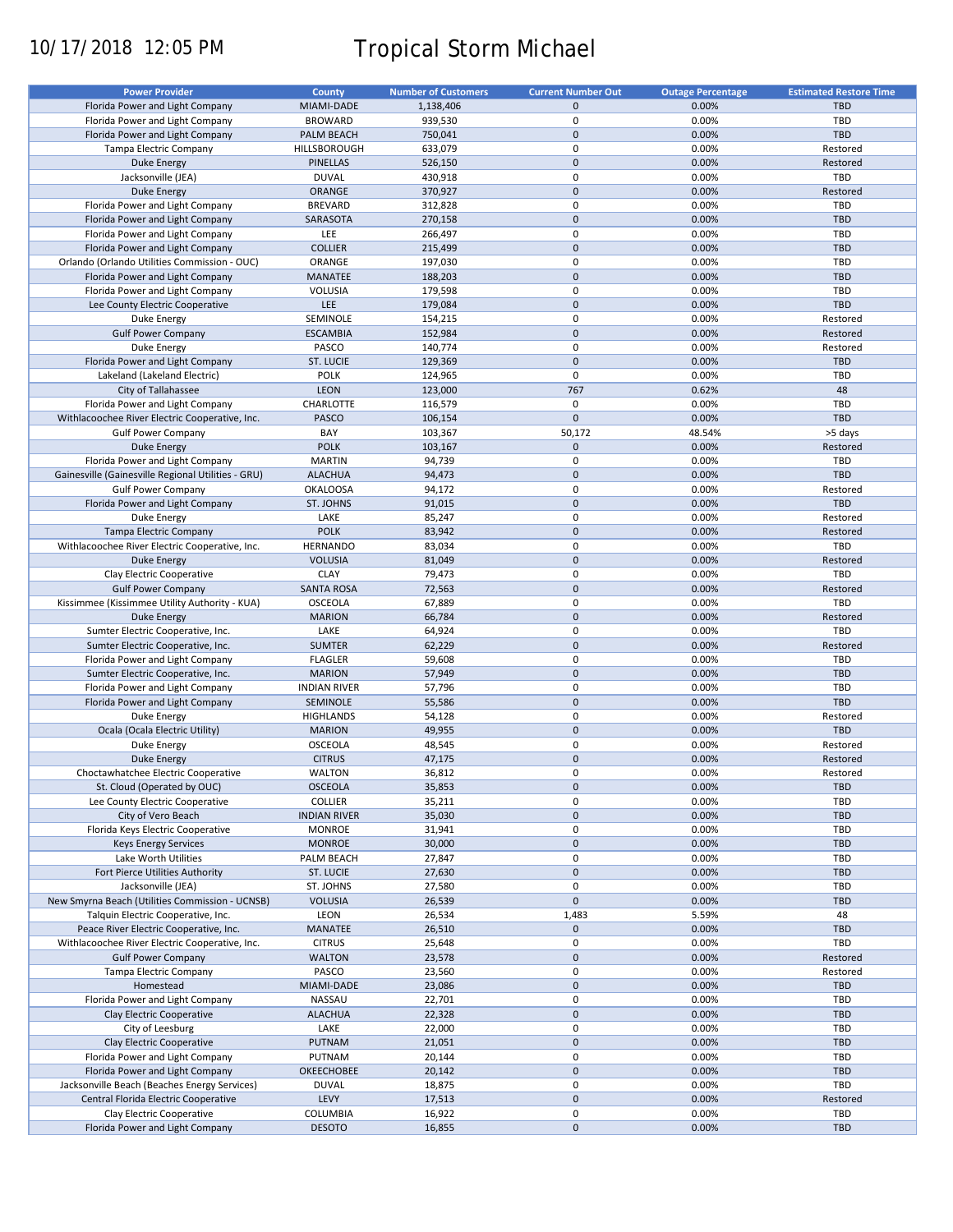# 10/17/2018 12:05 PM Tropical Storm Michael

| Suwannee Valley Electric Cooperative, Inc.      | SUWANNEE          | 16,749 | $\pmb{0}$    | 0.00%   | Restored   |
|-------------------------------------------------|-------------------|--------|--------------|---------|------------|
| Jacksonville Beach (Beaches Energy Services)    | ST. JOHNS         | 16,371 | $\mathbf{0}$ | 0.00%   | <b>TBD</b> |
| Clay Electric Cooperative                       | <b>MARION</b>     | 16,301 | $\pmb{0}$    | 0.00%   | <b>TBD</b> |
| Florida Public Utilities Corporation            | <b>NASSAU</b>     | 15,989 | $\mathbf 0$  | 0.00%   | Restored   |
| Choctawhatchee Electric Cooperative             | <b>OKALOOSA</b>   | 15,795 | $\pmb{0}$    | 0.00%   | Restored   |
| Sumter Electric Cooperative, Inc.               | <b>CITRUS</b>     | 15,415 | $\pmb{0}$    | 0.00%   | <b>TBD</b> |
| Talquin Electric Cooperative, Inc.              | GADSDEN           | 15,093 | 9,002        | 59.64%  | 72         |
|                                                 |                   |        | $\mathbf 0$  | 0.00%   | <b>TBD</b> |
| Florida Power and Light Company                 | <b>COLUMBIA</b>   | 14,144 |              |         |            |
| City of Winter Park                             | ORANGE            | 13,941 | $\mathbf 0$  | 0.00%   | TBD        |
| West Florida Electric Cooperative, Inc.         | <b>JACKSON</b>    | 13,824 | 11,106       | 80.34%  | >5 days    |
| Gulf Coast Electric Cooperative, Inc.           | BAY               | 11,942 | 9,929        | 83.14%  | >5 days    |
| <b>Duke Energy</b>                              | <b>HERNANDO</b>   | 11,823 | $\pmb{0}$    | 0.00%   | Restored   |
| City of Bartow                                  | <b>POLK</b>       | 11,790 | $\pmb{0}$    | 0.00%   | <b>TBD</b> |
| <b>Tampa Electric Company</b>                   | <b>PINELLAS</b>   | 10,940 | $\pmb{0}$    | 0.00%   | Restored   |
|                                                 |                   |        |              | 97.22%  |            |
| Florida Public Utilities Corporation            | <b>JACKSON</b>    | 10,880 | 10,578       |         | >5 days    |
| Duke Energy                                     | <b>FRANKLIN</b>   | 10,642 | 44           | 0.41%   | $24$       |
| Duke Energy                                     | <b>SUMTER</b>     | 10,453 | $\mathbf 0$  | 0.00%   | Restored   |
| Jacksonville (JEA)                              | <b>CLAY</b>       | 9,994  | $\pmb{0}$    | 0.00%   | <b>TBD</b> |
| Florida Power and Light Company                 | <b>HENDRY</b>     | 9,892  | $\pmb{0}$    | 0.00%   | TBD        |
| Talquin Electric Cooperative, Inc.              | <b>WAKULLA</b>    | 8,852  | 307          | 3.47%   | 24         |
| Central Florida Electric Cooperative            | <b>DIXIE</b>      | 7,595  | $\mathbf 0$  | 0.00%   | <b>TBD</b> |
|                                                 |                   |        | $\mathbf 0$  |         | <b>TBD</b> |
| Escambia River Electric Cooperative, Inc.       | <b>SANTA ROSA</b> | 7,544  |              | 0.00%   |            |
| West Florida Electric Cooperative, Inc.         | <b>HOLMES</b>     | 7,539  | 2,185        | 28.98%  | >5 days    |
| Central Florida Electric Cooperative            | <b>GILCHRIST</b>  | 7,424  | $\mathbf 0$  | 0.00%   | Restored   |
| Glades Electric Cooperative, Inc.               | <b>HIGHLANDS</b>  | 7,321  | $\pmb{0}$    | 0.00%   | TBD        |
| Tri-County Electric Cooperative                 | <b>TAYLOR</b>     | 7,082  | $\pmb{0}$    | 0.00%   | Restored   |
| Duke Energy                                     | WAKULLA           | 7,063  | $\pmb{0}$    | 0.00%   | Restored   |
| <b>Tri-County Electric Cooperative</b>          | <b>MADISON</b>    | 7,000  | $\mathbf 0$  | 0.00%   | Restored   |
| Okefenoke Rural Electric Membership Corporation | NASSAU            | 6,988  | $\pmb{0}$    | 0.00%   | <b>TBD</b> |
|                                                 |                   |        |              |         |            |
| Peace River Electric Cooperative, Inc.          | <b>HARDEE</b>     | 6,862  | $\pmb{0}$    | 0.00%   | <b>TBD</b> |
| Duke Energy                                     | <b>GULF</b>       | 6,703  | 3,133        | 46.74%  | 48         |
| <b>Gulf Power Company</b>                       | <b>WASHINGTON</b> | 6,514  | 590          | 9.06%   | $24$       |
| Duke Energy                                     | <b>TAYLOR</b>     | 6,261  | 0            | 0.00%   | Restored   |
| Clay Electric Cooperative                       | <b>BRADFORD</b>   | 5,837  | $\mathbf 0$  | 0.00%   | <b>TBD</b> |
| City of Mount Dora                              | LAKE              | 5,706  | $\pmb{0}$    | 0.00%   | <b>TBD</b> |
| Florida Power and Light Company                 | <b>BAKER</b>      | 5,516  | $\mathbf 0$  | 0.00%   | <b>TBD</b> |
|                                                 |                   |        | $\pmb{0}$    |         |            |
| Peace River Electric Cooperative, Inc.          | POLK              | 5,253  |              | 0.00%   | <b>TBD</b> |
| <b>Duke Energy</b>                              | <b>ALACHUA</b>    | 5,071  | $\pmb{0}$    | 0.00%   | Restored   |
| Florida Power and Light Company                 | SUWANNEE          | 5,025  | 0            | 0.00%   | TBD        |
| <b>Duke Energy</b>                              | <b>JEFFERSON</b>  | 4,829  | $\mathbf{0}$ | 0.00%   | Restored   |
| City of Quincy                                  | GADSDEN           | 4,768  | 3,444        | 72.23%  | >5 days    |
| City of Alachua                                 | <b>ALACHUA</b>    | 4,426  | $\mathbf{0}$ | 0.00%   | <b>TBD</b> |
| Gulf Coast Electric Cooperative, Inc.           | <b>GULF</b>       | 4,323  | 4,323        | 100.00% | >5 days    |
| City of Clewiston                               | <b>HENDRY</b>     |        | $\pmb{0}$    | 0.00%   | <b>TBD</b> |
|                                                 |                   | 4,272  |              |         |            |
| West Florida Electric Cooperative, Inc.         | <b>WASHINGTON</b> | 4,235  | 1,430        | 33.77%  | >5 days    |
| Florida Power and Light Company                 | <b>BRADFORD</b>   | 4,070  | $\pmb{0}$    | 0.00%   | <b>TBD</b> |
| <b>Duke Energy</b>                              | <b>MADISON</b>    | 4,037  | $\pmb{0}$    | 0.00%   | Restored   |
| Green Cove Springs Electric                     | <b>CLAY</b>       | 3,889  | $\pmb{0}$    | 0.00%   | <b>TBD</b> |
| Duke Energy                                     | LEVY              | 3,840  | $\Omega$     | 0.00%   | Restored   |
| Suwannee Valley Electric Cooperative, Inc.      | <b>HAMILTON</b>   | 3,786  | $\pmb{0}$    | 0.00%   | Restored   |
|                                                 |                   |        |              |         |            |
| Clay Electric Cooperative                       | <b>UNION</b>      | 3,746  | 0            | 0.00%   | TBD        |
| Okefenoke Rural Electric Membership Corporation | <b>BAKER</b>      | 3,597  |              | 0.00%   | <b>TBD</b> |
| <b>Tri-County Electric Cooperative</b>          | <b>JEFFERSON</b>  | 3,547  | 0            | 0.00%   | Restored   |
| Glades Electric Cooperative, Inc.               | <b>HENDRY</b>     | 3,530  | $\pmb{0}$    | 0.00%   | <b>TBD</b> |
| Florida Power and Light Company                 | <b>GLADES</b>     | 3,508  | 0            | 0.00%   | TBD        |
| Escambia River Electric Cooperative, Inc.       | <b>ESCAMBIA</b>   | 3,452  | $\mathbf 0$  | 0.00%   | TBD        |
| Talquin Electric Cooperative, Inc.              | <b>LIBERTY</b>    | 3,308  | 2,102        | 63.54%  | >5 days    |
| Suwannee Valley Electric Cooperative, Inc.      | LAFAYETTE         | 3,252  | $\mathbf 0$  | 0.00%   | Restored   |
|                                                 | <b>HAMILTON</b>   |        | $\pmb{0}$    |         | Restored   |
| Duke Energy                                     |                   | 3,021  |              | 0.00%   |            |
| Glades Electric Cooperative, Inc.               | <b>GLADES</b>     | 3,015  | $\pmb{0}$    | 0.00%   | TBD        |
| West Florida Electric Cooperative, Inc.         | CALHOUN           | 2,977  | 2,852        | 95.80%  | >5 days    |
| Duke Energy                                     | HARDEE            | 2,746  | 0            | 0.00%   | Restored   |
| City of Wauchula                                | HARDEE            | 2,734  | $\pmb{0}$    | 0.00%   | TBD        |
| City of Starke                                  | <b>BRADFORD</b>   | 2,685  | $\pmb{0}$    | 0.00%   | <b>TBD</b> |
| <b>Gulf Power Company</b>                       | <b>HOLMES</b>     | 2,572  | $\pmb{0}$    | 0.00%   | Restored   |
|                                                 |                   |        |              |         |            |
| Clay Electric Cooperative                       | <b>BAKER</b>      | 2,476  | $\pmb{0}$    | 0.00%   | TBD        |
| Gulf Coast Electric Cooperative, Inc.           | WASHINGTON        | 2,437  | 792          | 32.50%  | >5 days    |
| City of Fort Meade                              | <b>POLK</b>       | 2,379  | $\pmb{0}$    | 0.00%   | <b>TBD</b> |
| Duke Energy                                     | BAY               | 2,316  | 2,304        | 99.48%  | TBD        |
| Glades Electric Cooperative, Inc.               | OKEECHOBEE        | 2,278  | 0            | 0.00%   | TBD        |
| Clay Electric Cooperative                       | LAKE              | 2,239  | 0            | 0.00%   | TBD        |
| Clay Electric Cooperative                       | <b>VOLUSIA</b>    | 2,139  | $\pmb{0}$    | 0.00%   | TBD        |
|                                                 |                   |        | $\pmb{0}$    | 0.00%   |            |
| Duke Energy                                     | <b>DIXIE</b>      | 1,917  |              |         | Restored   |
| Suwannee Valley Electric Cooperative, Inc.      | <b>COLUMBIA</b>   | 1,913  | $\pmb{0}$    | 0.00%   | Restored   |